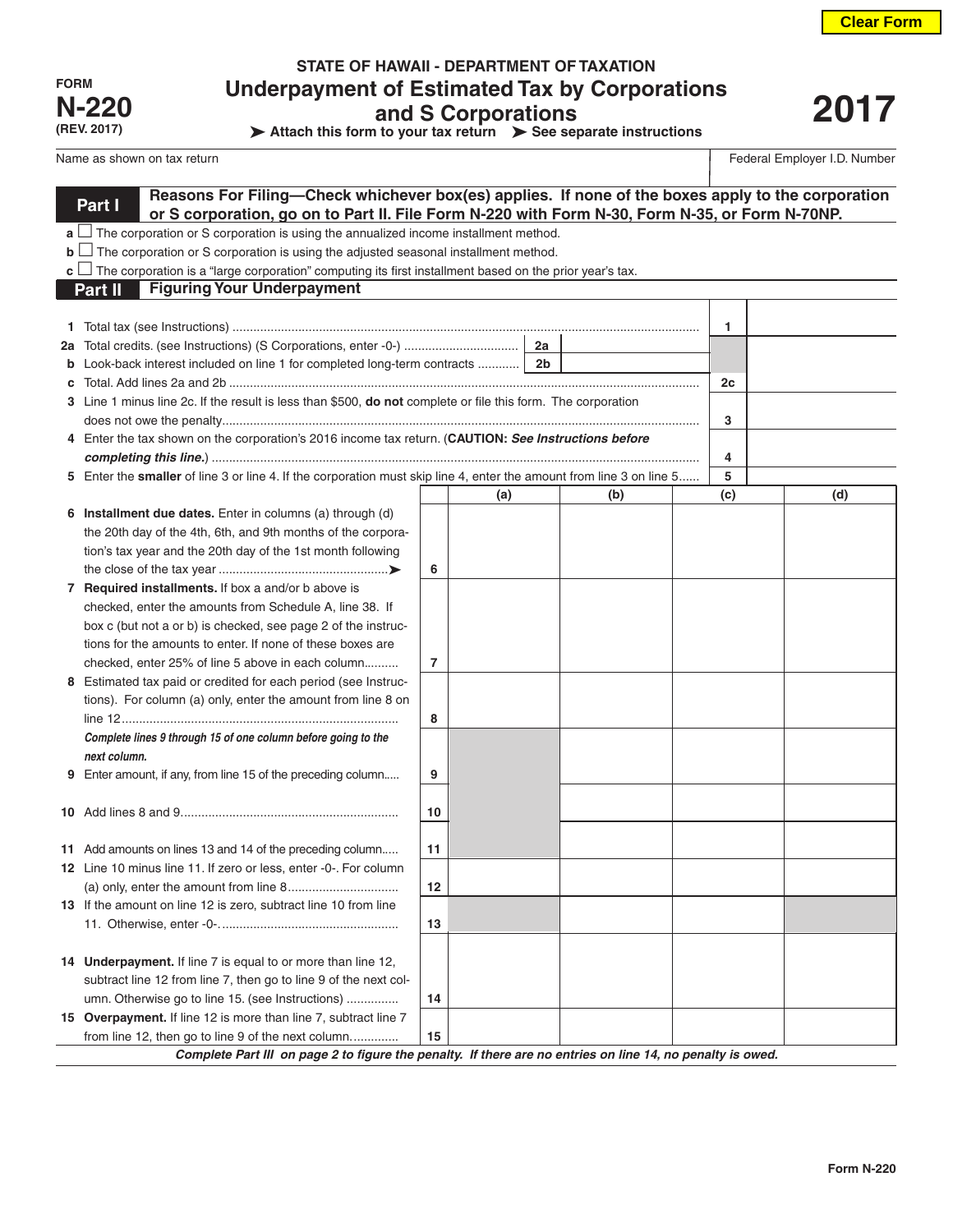### **FORM N-220 (REV. 2017) PAGE 2**

|    | <b>Figuring the Penalty</b><br>Part III                                                                              |    | (a) | (b) | (c) |    | (d) |
|----|----------------------------------------------------------------------------------------------------------------------|----|-----|-----|-----|----|-----|
|    | 16 Enter the amount of underpayment(s) from Part II, line 14                                                         |    |     |     |     |    |     |
|    |                                                                                                                      | 16 |     |     |     |    |     |
| 17 | Enter the estimated tax installment due dates used in Part                                                           |    |     |     |     |    |     |
|    | II, line 6 in the respective columns (a) through $(d)$                                                               | 17 |     |     |     |    |     |
|    | 18 Enter the date each estimated tax installment was paid or                                                         |    |     |     |     |    |     |
|    | the 20th day of the fourth month following the close of the                                                          |    |     |     |     |    |     |
|    | tax year, whichever is earlier for columns (a) through (d)                                                           | 18 |     |     |     |    |     |
|    | 19 Enter the number of months from the date shown on line                                                            |    |     |     |     |    |     |
|    | 17 to the date on line 18 for columns (a) through (d) (See                                                           |    |     |     |     |    |     |
|    |                                                                                                                      | 19 |     |     |     |    |     |
|    | 20 Multiply the following: Number of months on line 19 x .00667                                                      |    |     |     |     |    |     |
|    | x underpayment on line 16 for columns (a) through (d)                                                                | 20 |     |     |     |    |     |
|    | 21 Underpayment penalty - Add line 20, columns (a) through (d). Enter the total here and on Form N-30, line 17; Form |    |     |     |     | 21 |     |

#### **Required Installments Using the Annualized Income Installment Method and/or the Adjusted Seasonal Installment Method Under IRC Section 6655(e) Schedule A**

Form N-35 filers: *For lines 2, 12, 13, and 14 below, "taxable income" refers to excess net passive income or the amount on which tax is imposed under IRC section 1374(a) (or the corresponding provisions of prior law), whichever applies.*

| Part I - Annualized Income Installment Method                       |    | (a)    | (b)    | (c)    | (d)    |
|---------------------------------------------------------------------|----|--------|--------|--------|--------|
|                                                                     |    | First  | First  | First  | First  |
| Annualization period (see Instructions).                            | 1  | months | months | months | months |
|                                                                     |    |        |        |        |        |
| Enter taxable income for each annualization period.<br>2.           | 2  |        |        |        |        |
|                                                                     |    |        |        |        |        |
| Annualization amount (see Instructions).<br>3                       | 3  |        |        |        |        |
|                                                                     |    |        |        |        |        |
| 4 Annualized taxable income. Multiply line 2 by line 3.             | 4  |        |        |        |        |
| 5 Figure the tax on the net capital gains and ordinary              |    |        |        |        |        |
| income in each column on line 4 by following the instruc-           |    |        |        |        |        |
| tions for Form N-30, Schedule J, lines 13 thru 16; Form             |    |        |        |        |        |
| N-35, lines 22a and 22b; or Form N-70NP, Part I or Part II.         | 5  |        |        |        |        |
| 6 Enter other taxes for each payment period (see                    |    |        |        |        |        |
| Instructions).                                                      | 6  |        |        |        |        |
|                                                                     |    |        |        |        |        |
| Total tax. Add lines 5 and 6.                                       | 7  |        |        |        |        |
| 8 For each period, enter the same type of credits as al-            |    |        |        |        |        |
| lowed for Form N-220, line 2a (see Instructions).                   | 8  |        |        |        |        |
| Total tax after credits. Line 7 minus line 8. If zero or less.<br>9 |    |        |        |        |        |
| enter -0-.                                                          | 9  |        |        |        |        |
|                                                                     |    |        |        |        |        |
| 10 Applicable percentage.                                           | 10 | 25%    | 50%    | 75%    | 100%   |
|                                                                     |    |        |        |        |        |
| 11 Multiply line 9 by line 10.                                      | 11 |        |        |        |        |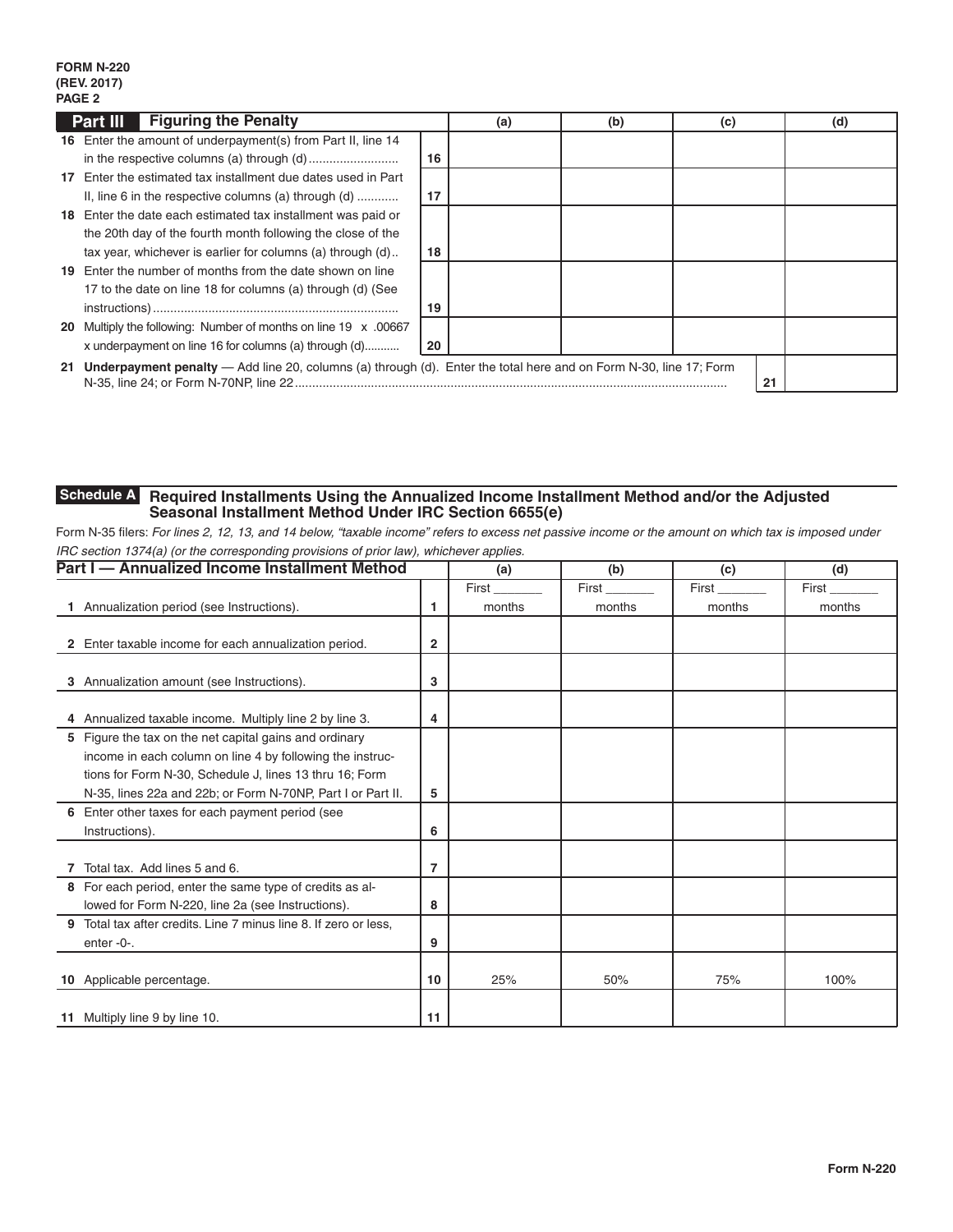## **Schedule A**

Part II — Adjusted Seasonal Installment Method (Caution: *Use this method only if the base period percentage for any 6 consecutive months is at least 70%. See the Instructions for more information.)* 

|                                                              |            | (a)     | (b)     | (c)     | (d)         |
|--------------------------------------------------------------|------------|---------|---------|---------|-------------|
|                                                              |            | First 3 | First 5 | First 8 | First 11    |
|                                                              |            | months  | months  | months  | months      |
| 12 Enter the taxable income for the following periods:       |            |         |         |         |             |
| a Tax year beginning in 2014                                 | 12a        |         |         |         |             |
|                                                              |            |         |         |         |             |
| <b>b</b> Tax year beginning in 2015                          | 12b        |         |         |         |             |
|                                                              |            |         |         |         |             |
| c Tax year beginning in 2016                                 | 12c        |         |         |         |             |
| 13 Enter taxable income for each period for the tax year     |            |         |         |         |             |
| beginning in 2017.                                           | 13         |         |         |         |             |
|                                                              |            | (a)     | (b)     | (c)     | (d)         |
|                                                              |            | First 4 | First 6 | First 9 | Entire year |
|                                                              |            | months  | months  | months  |             |
| 14 Enter the taxable income for the following periods:       |            |         |         |         |             |
| a Tax year beginning in 2014                                 | 14a        |         |         |         |             |
|                                                              |            |         |         |         |             |
| <b>b</b> Tax year beginning in 2015                          | 14b        |         |         |         |             |
|                                                              |            |         |         |         |             |
| c Tax year beginning in 2016                                 | 14с        |         |         |         |             |
| 15 Divide the amount in each column on line 12a by the       |            |         |         |         |             |
| amount in column (d) on line 14a.                            | 15         |         |         |         |             |
| 16 Divide the amount in each column on line 12b by the       |            |         |         |         |             |
| amount in column (d) on line 14b.                            | 16         |         |         |         |             |
| 17 Divide the amount in each column on line 12c by the       | 17         |         |         |         |             |
| amount in column (d) on line 14c.                            |            |         |         |         |             |
| 18 Add lines 15 through 17.                                  | 18         |         |         |         |             |
|                                                              |            |         |         |         |             |
| 19 Divide line 18 by 3.                                      | 19         |         |         |         |             |
|                                                              |            |         |         |         |             |
| 20 Divide line 13 by line 19.                                | 20         |         |         |         |             |
| 21 Figure the tax on line 20 following the instructions for  |            |         |         |         |             |
| Form N-30, Schedule J, lines 13 thru 16; Form N-35,          |            |         |         |         |             |
| lines 22a and 22b; or Form N-70NP, Part I or Part II.        | 21         |         |         |         |             |
| 22 Divide the amount in columns (a) through (c) on line 14a  |            |         |         |         |             |
| by the amount in column (d) on line 14a.                     | 22         |         |         |         |             |
| 23 Divide the amount in columns (a) through (c) on line 14b  |            |         |         |         |             |
| by the amount in column (d) on line 14b.                     | 23         |         |         |         |             |
| 24 Divide the amount in columns (a) through (c) on line 14c  |            |         |         |         |             |
| by the amount in column (d) on line 14c.                     | 24         |         |         |         |             |
|                                                              |            |         |         |         |             |
| 25 Add lines 22 through 24.                                  | 25         |         |         |         |             |
|                                                              |            |         |         |         |             |
| 26 Divide line 25 by 3.                                      | 26         |         |         |         |             |
|                                                              |            |         |         |         |             |
| 27 Multiply the amount in columns (a) through (c) of line 21 |            |         |         |         |             |
| by the amount in the corresponding column of line 26. In     |            |         |         |         |             |
| column (d), enter the amount from line 21, column (d).       | ${\bf 27}$ |         |         |         |             |

*(Continued on page 4)*